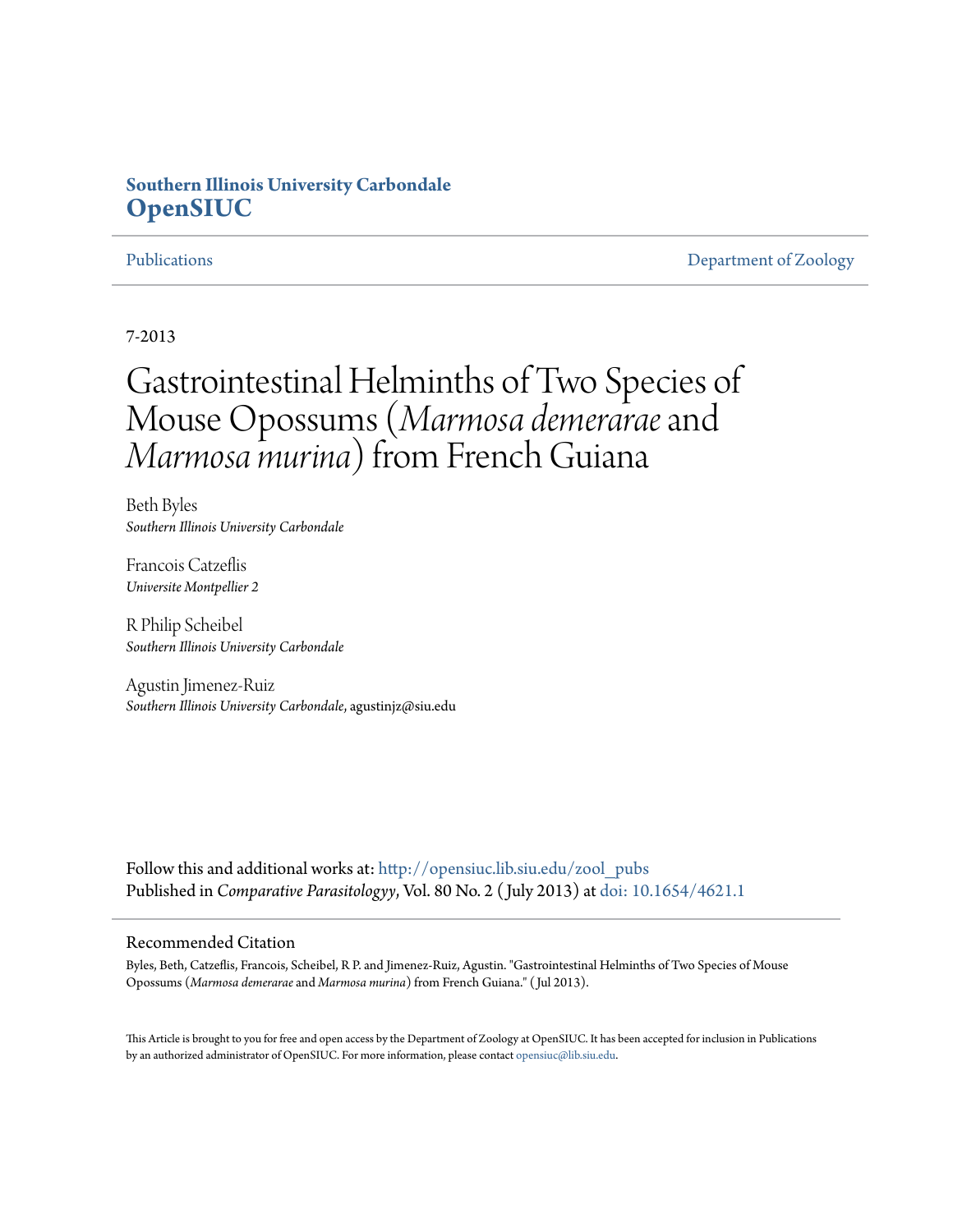# Gastrointestinal Helminths of Two Species of Mouse Opossums (Marmosa demerarae and Marmosa murina) from French Guiana

Beth Byles,  $^{1,3}$  François Catzeflis,  $^2$  R. Philip Scheibel,  $^1$  and F. Agustín Jiménez $^{1,4}$ 

<sup>1</sup> Department of Zoology, Southern Illinois University, Carbondale, Illinois 62901-6501, U.S.A. (e-mail: byles2@illinois.edu; philscheibel@gmail.com; agustinjz@zoology.siu.edu) and

<sup>2</sup> CNRS UMR 5554, Laboratoire Paléontologie, Case Courrier 064, Université Montpellier 2, Montpellier 34095, France (e-mail: francois.catzeflis@univ-montp2.fr)

ABSTRACT: The woolly mouse opossum Marmosa demerarae and the murine opossum, Marmosa murina, occur in sympatry across most of their range; however, they are not syntopic in that M. demerarae is more abundant in the canopy of primary and secondary forest, while M. murina is scansorial and appears to be more abundant in lower forest strata. We herein present a survey and comparison of the helminths occurring in these 2 species in French Guiana based on examinations of 18 individuals of M. murina and 21 individuals of M. demerarae. At the level of the component community, species richness was established at 12 for M. demerarae and 14 for M. murina; the nematodes Pterygodermatites (Paucipectines) elegans and Aspidodera raillieti were established as the most abundant and prevalent species in M. demerarae and M. murina, respectively. Infracommunities in both species had an average species richness of 3.7 and 3.8, respectively. Both species share 12 species of parasites, yet Phaneropsolus philanderi, Pterygodermatites (Paucipectines) elegans, Travassostrongylus paraquintus, Trichuris reesali, and Spirura trinitatis were significantly more frequent in M. demerarae. Infections also included Mathevotaenia bivittata, an unidentified anoplocephalid, and Viannaia venezuelensis, all 3 species of which were more frequent in M. murina.

KEY WORDS: French Guiana, mouse opossums, Marmosa demerarae, Marmosa murina, Phaneropsolus philanderi, Aspidodera raiilieti, Pterygodermatites (Paucipectines) elegans, encounter filter.

A successful parasitic infection depends on the compatibility between the parasite and its host as well as the exposure of the host to infective stages (Combes, 1991). Thus, organisms sharing a common ancestor may share features that make them susceptible to infections by the same parasites (Brooks and McLennan, 2002), while organisms from different phylogenetic lineages and habits should be infected by different species of parasites. Thus, a precise identification of the relative roles of the compatibility and encounter between host and parasite could be studied using sympatric and phylogenetically related organisms (Meyer-Lucht et al., 2010; Jiménez et al., 2011). A prerequisite to such a study would include a detailed helminth faunal assessment and documentation of the frequency of host–parasite association. We herein present such a comparison of the helminth faunas of 2 species of mouse opossums (Didelphidae: Marmosa) in French Guiana.

Species of Marmosa are small, typically arboreal, and occur from southern Mexico to northern Argentina (Gardner, 2007). Mouse opossums are omnivorous (Voss et al., 2001), yet insects constitute a large fraction of their diet, which is supplemented by seeds and other plant materials (Pinheiro et al., 2002). Three species of Marmosa occur in French Guiana, including the arboreal Marmosa demerarae and the scansorial species Marmosa lepida and Marmosa murina (Voss et al., 2001; Steiner and Catzeflis, 2004; Hannibal and Caceres, 2010). The species are not reciprocal sister groups (Gutiérrez et al., 2010). Both M. demerarae and M. murina overlap in most of French Guiana, and their presence in the same patch of forest has been documented in the same locality (Adler et al., 2012). Field observations suggest that M. demerarae is a rather common species in both primary and secondary forests, whereas M. murina appears to be locally abundant in highly modified sites, including secondary forests. As a consequence, and even though the species are sympatric (e.g., occur in the same geographic area), they are rarely syntopic (e.g., they generally do not occur in the same microhabitat).

Few sporadic records document the parasite fauna in species of Marmosa. Fleas of Ctenopthalmidae (Hastriter and Peterson, 1997) and several species of Leishmania (Lainson and Shaw, 1969; Alexander et al., 1998) have been recorded in individuals of both M. demerarae and M. murina. In particular, parasites

<sup>&</sup>lt;sup>3</sup> Present address: College of Veterinary Medicine, University of Illinois, 2001 South Lincoln Avenue, Urbana,

 $4$  Corresponding author.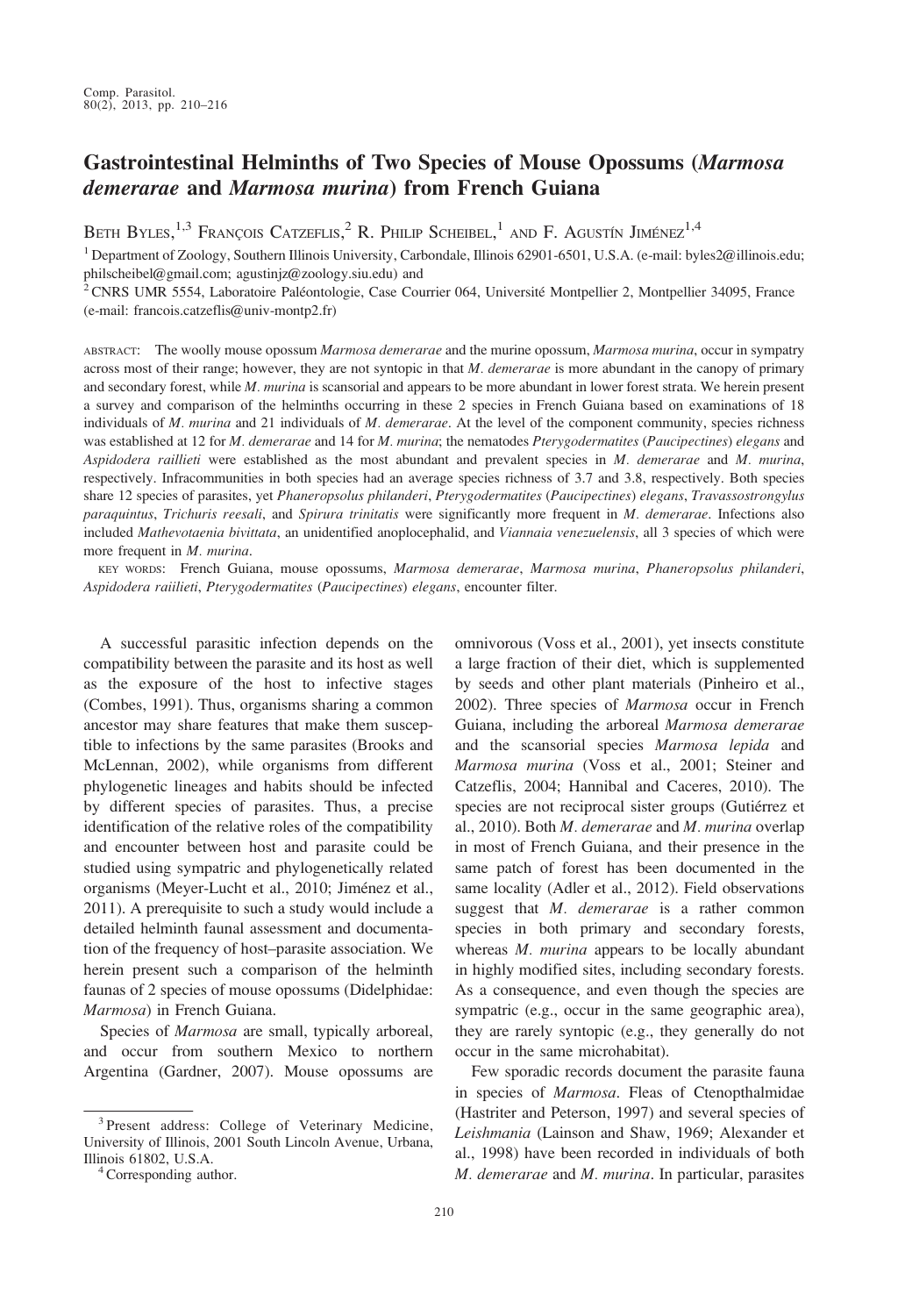reported in the latter species include the nematodes Viannaia bisbali, Viannaia minispicula, Viannaia hamata, Spirura guianensis, the digenean Euparadistomum paraense, and an apicomplexan (Sarcocystis spp.: Shaw and Lainson, 1969; Gomes and Pinto, 1972; Gomes, 1979; Guerrero, 1985). Finally, 3 species of parasites have been reported in unidentified species of Marmosa; these include Castroia inquassata, Pterygodermatites (Paucipectines) kozeki, and Trypanosoma cruzi (Gomes and Pinto, 1972; Chabaud and Bain, 1981).

Limited numbers of publications summarize the diversity of parasites occurring in 1 or more species of marsupials (Alden, 1995; Gomes et al., 2003; Monet-Mendoza et al., 2005; Jiménez et al., 2011). These include the parasite faunas of the most common and abundant opossums, which include the larger-sized members of the tribe Didelphini (species of Didelphis and Philander). Parasites from smallsized marsupials are only known from species descriptions, and, as a consequence, the parasite fauna for more than 94% of the marsupial species of the New World remains unknown. We herein present the parasite fauna recorded in the woolly mouse opossum M. demerarae and the murine opossum M. murina.

#### MATERIALS AND METHODS

Specimens were collected between April 2000 and May 2005 in 8 localities (Fig. 1), including Montagne du Tigre (04°54'N; 52°18'W); Macouria (04°55'N; 52°22'W); Nouragues (04°05'N; 52°42'W); Saut Pararé (04°02'N;  $52^{\circ}42'W$ ); Pic Matecho (03 $^{\circ}45'N$ ;  $53^{\circ}02'W$ ); Saül (03°37'N; 53°13'W); Petit Saut (05°04'N; 53°03'W); and Route de Kaw (04°37'N; 52°17'W). Nouragues, Saut Pararé, and Pic Matecho are pristine primary forests, while the remaining collection sites are secondary forests with dense understory vegetation. Mammal vouchers were deposited in the Muséum d'Histoire Naturelle de la Ville de Genève, Switzerland. Gastrointestinal contents were preserved in 70% ethanol and transported to the laboratory to be examined for helminths. Preservation, staining, clearing, and mounting of parasites followed Pritchard and Kruse (1982).

Vouchers for this study were deposited in the Harold W. Manter Laboratory (HWML) of the University of Nebraska (Lincoln, Nebraska, USA) and the Collection Parasitologique du Museúm National d'Histoire Naturelle (Paris, France). All helminths were preserved in 70% ethanol and kept refrigerated. Digenetic trematodes, cestodes, and acanthocephalans were stained in Semichon's acetocarmine, dehydrated in a graded series of ethanol, cleared in xylene, and mounted in Canada balsam. Nematodes were cleared in lactophenol and mounted on temporary slides.

Definitions of prevalence, mean abundance, mean intensity, and other ecological descriptors follow Bush et al. (1997). Nonrandomized area accumulation curves were



Figure 1. Location of collection sites in French Guiana.  $1 =$  Montagne du Tigre (commune de Cayenne); 2 = Macouria (commune de Macouria);  $3 =$  Nouragues (commune de Regina);  $4 =$  Saut Pararé (commune de Regina);  $5 = Pic$  Matecho (commune de Saül);  $6 = S$ aül (commune de Saül);  $7 =$  Petit Saut (commune de Kourou); and  $8 =$  Route de Kaw (commune de Roura).

constructed to evaluate species recovered per sampling unit using an incidence-based approach (Colwell et al., 2004). With the purpose of eliminating the confounding effect of rare species, these curves were constructed with the inclusion of species present at a prevalence of  $>10\%$ (Fig. 2) using EstimateS version 8.2.0 for Macintosh (Colwell, 2009).

The qualitative taxonomic similarity of parasite infracommunities was measured by using the Jaccard similarity index as implemented in SAS (SAS Institute Inc., 2009). Differences in species richness and the total number of helminths between M. demerarae and M. murina were tested using  $\chi^2$  tests for independence.

### **RESULTS**

In total, 12 species of helminths were recovered from 21 individuals of M. demerarae collected over 4 different localities: 15 in Montagne du Tigre; 2 in Pic Matecho; 1 in Saül; and 3 in Nouragues. In total, 14 species of helminths were recovered from 18 specimens of M. murina collected over 7 different localities, including: 4 in Montagne du Tigre; 1 in Macouria; 4 in Nouragues; 1 in Petit Saut; 5 in Saül; 1 in Saut Parare´; and 2 in Route de Kaw (Table 1). Individuals of M. demerarae and M. murina had an average species richness of 3.7 and 3.8, respectively.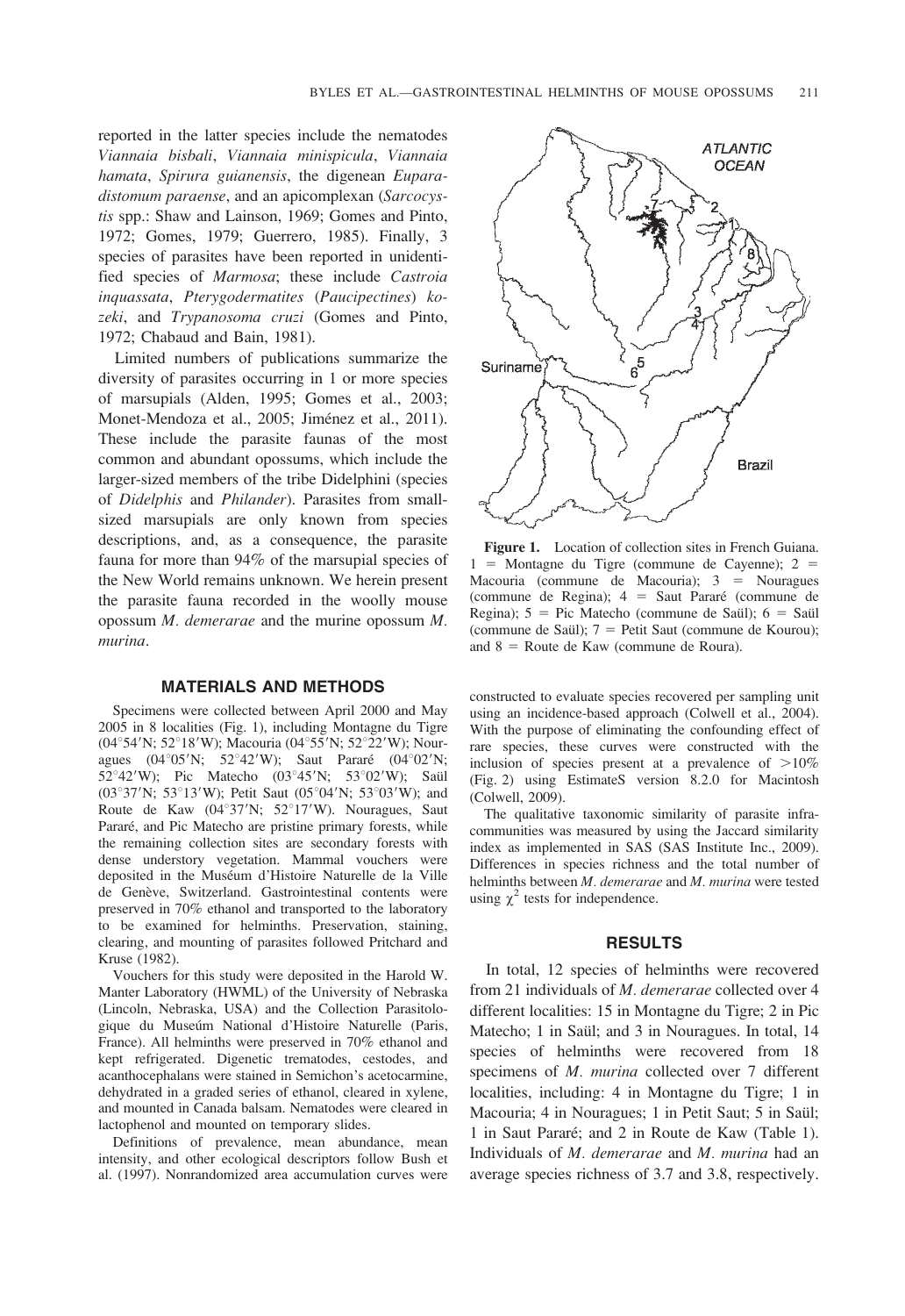

Figures 2–3. Nonrandomized rarefaction curve of species recovery per infracommunity using prevalence data for parasites present in prevalence <10% for *Marmosa demerarae*  $(n = 21)$  and *Marmosa murina*  $(n = 18)$ . The Mao  $\tau$  index was employed to estimate confidence intervals for observed species (observed parasite species richness [Mao t], circles; upper bound of the 95% confidence interval, triangles; lower bound of the 95% confidence interval, inverted triangles). 2. Marmosa demerarae. 3. Marmosa murina.

#### Digenea

Phaneropsolus philanderi Caballero and Grocott, 1952. This digenean infected 33.3% of M. demerarae and  $11.1\%$  of *M. murina* (Table 1). Murine opossums were infected in Montagne du Tigre, whereas in woolly mouse opossums, the infection was recorded in the same locality and in Saül.

#### Cestoda

Mathevotaenia bivittata (Janicki, 1904) Yamaguti, 1959. This anoplocephalid was found infecting 19% of woolly mouse opossums and 27.8% of murine opossums (Table 1). In the latter, this tapeworm was recorded in Montagne du Tigre, Nouragues, and Saut Pararé, whereas it was documented in woolly mouse opossums from Montagne du Tigre and Pic Matecho. Infection by an unidentified anoplocephalid cestode was recorded in a single murine opossum in Montagne du Tigre.

#### Nematoda

Aspidodera raillieti Travassos, 1914, was recorded in woolly mouse opossums from Nouragues and Montagne du Tigre; in addition to those localities, the worm was detected in the murine opossum in Petit Saut, Route de Kaw, and Saül. Pterygodermatites (Paucipectines) elegans Travassos, 1928, infected the woolly mouse opossum in Montagne du Tigre, Pic Matecho, and Saül, and the murine opossum in Montagne du Tigre and Nouragues. Travassostrongylus paraquintus Durette-Desset, 1974, and Viannaia venezuelensis Guerrero, 1985, were recovered from both species of mouse opossums in Montagne du Tigre and Saül. While both trichostrongyles were recorded in the murine opossum at Route de Kaw, only V. venezuelensis was found in this host at Nouragues. An unidentified species of Travassostrongylus was detected in both marsupials at Montagne du Tigre and in murine opossums from Nouragues, Route de Kaw, and Saül. Hoinneffia simplicispicula Navone, Suriano, and Pujol, 1991, infected the woolly opossum in both Montagne du Tigre and Saül and the murine opossum in Route de Kaw. Skrjabinofilaria philanderi (Foster, 1939) was exclusively found at Montagne du Tigre, Saut Pararé, and Saül. Finally, the species Trichuris reesali Wolfgang, 1951, Spirura guianensis (Ortlepp, 1924), and Subulura trinitatis Wolfgang, 1951, infected both species of marsupials from Montagne du Tigre and Saül, while T. reesali and S. trinitatis were also recorded from Nouragues in the woolly mouse opossum and S. trinitatis from the murine opossum in Route de Kaw.

#### Acanthocephala

Oligacanthorhynchus microcephala (Rudolphi, 1819) was collected from both species of mouse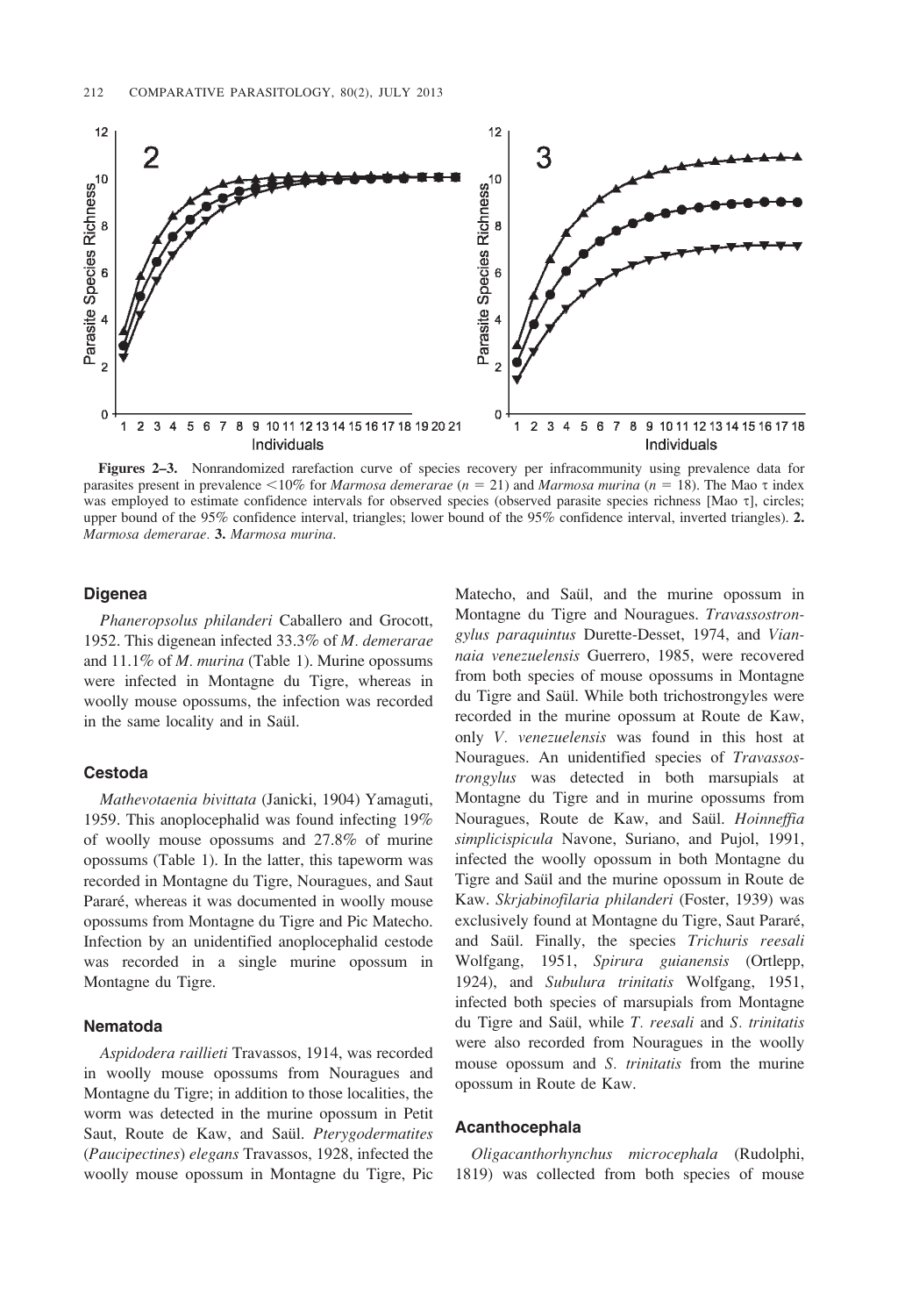Table 1. Characterization of the infection of Marmosa demerarae  $(n = 21)$ , and M. murina  $(n = 18)$  in French Guiana. Numbers under Locality: 1 = Montagne du Tigre (commune de Cayenne); 2 = Macouria (commune de Macouria);  $3 =$  Nouragues (commune de Regina);  $4 =$  Saut Pararé (commune de Regina);  $5 =$  Pic Matecho (commune de Saül);  $6 =$  Saül (commune de Saül);  $7 =$  Petit Saut (commune de Kourou); and  $8 =$  Route de Kaw (commune de Roura).

| Parasite taxa                                | Site of<br>infection* | Marmosa demerarae |              |          | Marmosa murina |              |                |
|----------------------------------------------|-----------------------|-------------------|--------------|----------|----------------|--------------|----------------|
|                                              |                       | HWML no.          | Prev† $(\%)$ | Locality | HWML no.       | Prev† $(\%)$ | Locality       |
| Digenea                                      |                       |                   |              |          |                |              |                |
| Phaneropsolus philanderi                     | <b>SI</b>             | 49768             | 33.3         | 1, 6     |                | 11.1         | 1              |
| Cestoda                                      |                       |                   |              |          |                |              |                |
| Mathevotaenia bivittata                      | <b>SI</b>             |                   | 19.0         | 1,5      | 49769          | 27.8         | 1, 3, 4        |
| Unidentified cestode                         | LI                    |                   |              |          |                | 5.6          |                |
| Nematoda                                     |                       |                   |              |          |                |              |                |
| Aspidodera raillieti                         | Cecum                 | 67205, 11         | 38.1         | 1, 3     |                | 44.4         | 1, 3, 6, 7, 8  |
| Pterygodermatites (Paucipectines)<br>elegans | <b>SI</b>             | 67202, 04         | 42.9         | 1, 5, 6  | 67210          | 16.7         | 1, 2           |
| Travassostrongylus paraquintus               | <b>SI</b>             | 67214, 15, 17     | 38.1         | 1, 6     | 67216, 18      | 38.9         | 1, 6, 8        |
| Travassostrongylus sp.                       | <b>SI</b>             | 67223 -27         | 28.6         | 1        | 67228          | 44.4         | 1, 2, 6        |
| Viannaia venezuelensis                       | <b>SI</b>             | 67220             | 28.6         | 1, 6     | 67219,         | 38.9         | 1, 3, 6, 8     |
|                                              |                       |                   |              |          | 67221, 22      |              |                |
| Hoinneffia simplicispicula                   | <b>SI</b>             | 67213             | 14.3         | 1        | 67212          | 5.56         | 8              |
| Trichuris reesali                            | $_{\rm LI}$           | 67207             | 14.3         | 1.6      |                | 5.56         | $\overline{c}$ |
| Spirura guianensis                           | Stomach               | 67208             | 4.8          | 1        |                | 5.56         |                |
| Skrjabinofilaria philanderi                  | <b>VC</b>             |                   |              |          | 67203          | 16.7         | 1, 6           |
| Subulura trinitatis                          | LI                    | 67206             | 38.1         | 1, 6, 8  | 67209          | 11.1         | 1, 6, 2        |
| Acanthocephala                               |                       |                   |              |          |                |              |                |
| Oligacanthorhynchus microcephala             | <b>SI</b>             |                   | 23.8         | 1,5      |                | 22.2         | 1, 2           |

\* SI, small intestine; LI, large intestine; VC, visceral cavity.

{ Prev, Prevalence.

opossums from Montagne du Tigre. It was also recorded infecting the woolly opossum in Pic Matecho and the murine opossum in Macouria.

Overall, Pterygodermatites (Paucipectines) elegans exhibits the highest prevalence in M. demerarae, whereas P. philanderi exhibits the highest mean intensity and mean abundance. In M. murina, A. raillieti shows the highest prevalence, and M. bivittata exhibits both the highest mean intensity and mean abundance. Aspidodera raillieti occurs in both species of marsupials at relatively similar prevalences (Table 1).

For  $M$ . demerarae, the values for the Mao  $\tau$  and both lower and upper confidence intervals predict the same number of parasite species, at 15 (Fig. 2). For M. murina, the estimate for Mao  $\tau$  and values of lower and upper confidence intervals do not predict the same number of species (Fig. 2).

Qualitative taxonomic similarity analysis resulted in values of similarity of 0.20 among infracommunities of *M. demerarae* (SD  $\pm$  0.17, 153 pairs) and 0.19 in *M. murina* (SD  $\pm$  0.17, 91 pairs). Values of interspecific similarity were 0.18 (SD  $\pm$  0.17, 252 pairs).

Results of the  $\chi^2$  tests suggest that 5 species of parasites occur more frequently in M. demerarae than in M. murina, including P. philanderi ( $P < 0.001$ ), P. (Paucipectines) elegans ( $P < 0.001$ ), T. paraquintus  $(P < 0.01)$ , Tr. reesali  $(P = 0.03)$ , and Su. trinitatis  $(P < 0.001)$ . In turn, infections caused by *M. bivittata*  $(P < 0.001)$ , an unidentified anoplocephalid (P < 0.001), and *V. venezuelensis* ( $P < 0.001$ ) are more frequent in M. murina. No differences were detected in the infections caused by the nematodes A. raillieti, H. simplicispicula, S. guianensis, Travassostrongylus sp., and the acanthocephalan O. microcephala.

#### **DISCUSSION**

To our knowledge, this study is the first characterization of helminth infections in any species of mouse opossum from French Guiana. It is also the first comparison of helminth parasites in 2 sympatric species of mouse opossums, which in this case includes M. demerarae and M. murina. In total, 14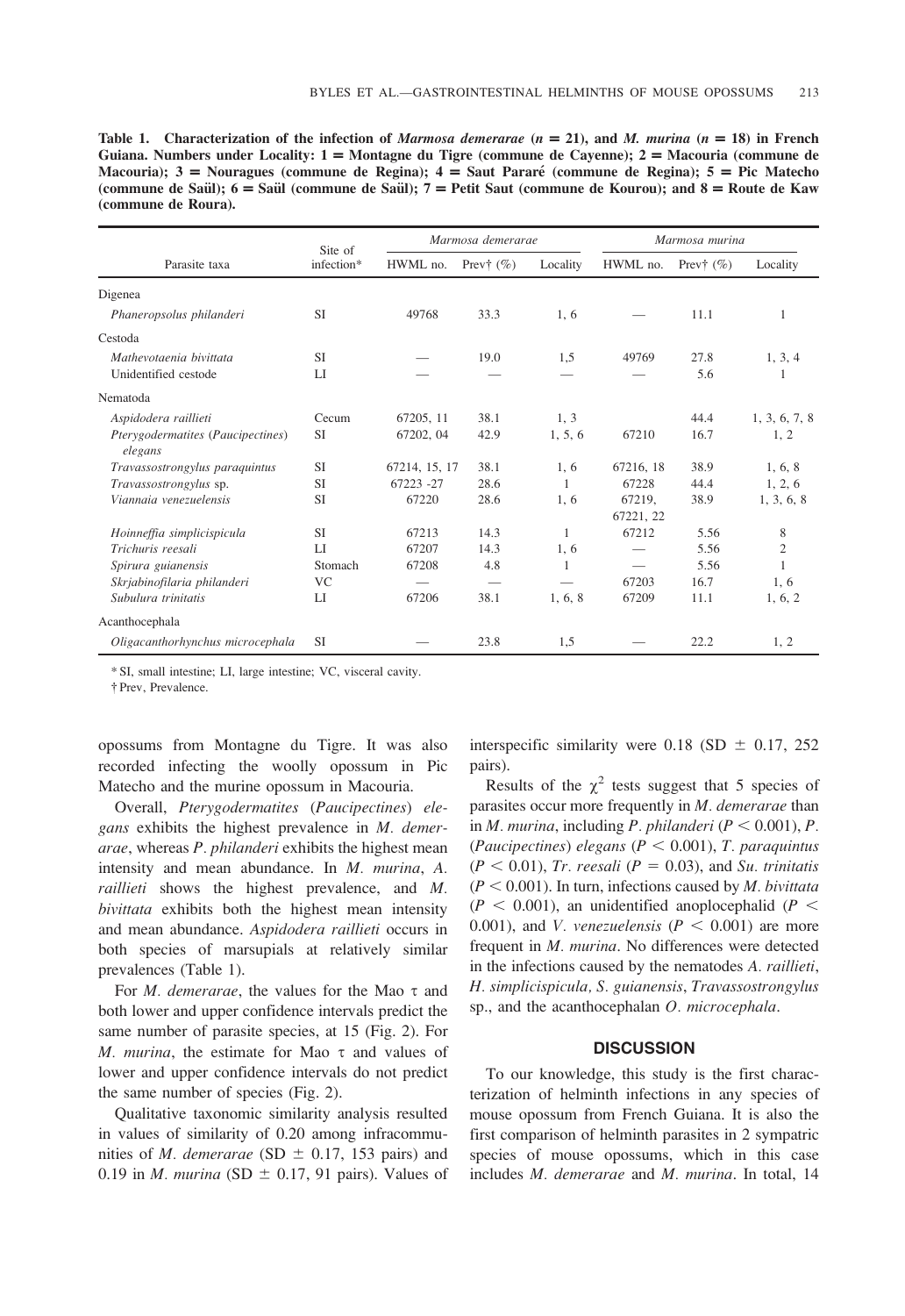species of helminths were recovered between both species; of this total, 12 were shared. With the exception of S. guianensis collected in M. murina, all species of parasites represent new records of infections for both species of mouse opossums. Species of parasites that represent new records for the country include P. philanderi, P. (Paucipectines) elegans, V. venezuelensis, H. simplicispicula, and S. trinitatis.

The species richness of the component communities for both species of Marmosa was higher than the species richness reported for *Philander opossum* and Didelphis marsupialis in the same localities (Jiménez et al., 2011). Moreover, larger-bodied opossums and mouse opossums share 6 species of parasites. The finding of the same parasite species in 4 sympatric species of marsupials suggests that all didelphid marsupials are exposed to the same sources of infection and that they are compatible with the parasites. Because all helminths were recovered as adults, these findings also suggest that all shared parasites are compatible with these marsupial hosts. However, the parasites found in mouse opossums show relatively low prevalence values, mean intensities, and mean abundances. The predilection of M. demerarae and M. murina to move through different strata in the forest may explain their different exposure to parasites from different layers or habitats. The murine opossum, M. murina, is scansorial and uses lower forest strata, whereas M. demerarae is arboreal and primarily uses the canopy. This difference in use of habitat may help to explain the more diverse helminth fauna (14 species) of M. murina relative to M. demerarae, because murine opossums may be exposed to infective stages of parasites localized in the ground and in the lower canopy (young and/or small trees) levels, whereas M. demerarae may be exposed to infective stages present exclusively in the canopy. The infections of P. philanderi are consistent with this phenomenon, since this species of digenean is only found in arboreal animals, including the woolly opossum, Caluromys derbianus, and the woolly mouse opossum, M. demerarae.

The infracommunities of mouse opossums consist of an average of 3 species that each occur in low abundance (Table 1). The composition of these infracommunities may be explained by different factors, including the arboreal and scansorial habits of the mouse opossums, which decrease the chances of an individual opossum encountering contaminated feces (Püttker et al., 2008). The low species richness per infracommunity in mouse opossums may suggest that a single individual is not exposed to the infective stages of several parasites throughout its life span due to its limited local movements. Vagility, as defined by Kennedy et al. (1986), refers to a host's movement over its habitat and is relevant because movement patterns explain the exposure of the potential host to a variety of risk factors for helminth infection. Animals with lower vagility show local movements over a smaller area that usually consists of a single type of habitat. Such localized area movement contrasts with that seen in animals with greater vagility and could be the case for larger-bodied opossums, which are able to move though a larger area that may include varying habitats (Sunquist et al., 1987).

The resulting area accumulation curves show no convergence in the predicted values of species richness and confidence intervals for M. murina. This suggests that it would be possible to recruit more common species of parasites by increasing sample size. The area accumulation curves for M. demerarae show that the predicted value of species richness and its confidence intervals predict the same number of species (convergence) at 15 individuals, suggesting that the sample of 21 individuals of  $M$ . demerarae was sufficient to recover the common parasite species infecting this mouse opossum. This finding also appears to be congruent with the apparent habitat specialization of M. demerarae (Julien-Laferrière, 1991; Guillemin et al., 2001; Cáceres et al., 2002; Pinheiro et al., 2002; Vieira and Monteiro-Filho, 2003), and it suggests that individuals may be exposed to a limited pool of parasites, perhaps within in the canopy.

Intra- and interspecific similarity is lower than 18% among infracommunities of M. demerarae and M. murina. These low values of similarity are the result of the poor species richness per infracommunity. Overall, considering only infected individuals, the average species richness was similar in both species (3.8 in M. murina vs. 3.7 in M. demerarae). Although individuals of M. murina can become infected by all 14 species present in the sample, 28% of the infracommunities of  $M$ . murina had a species richness of zero, which may suggest that these marsupials have a low chance of encountering their parasites. The case of M. demerarae may be different in that these opossums might never encounter certain species of parasites or that they may be incompatible with them. The latter is derived from the observation that both the unidentified anoplocephalid and S. philanderi were not present in M. demerarae. Nevertheless, this phenomenon could be the result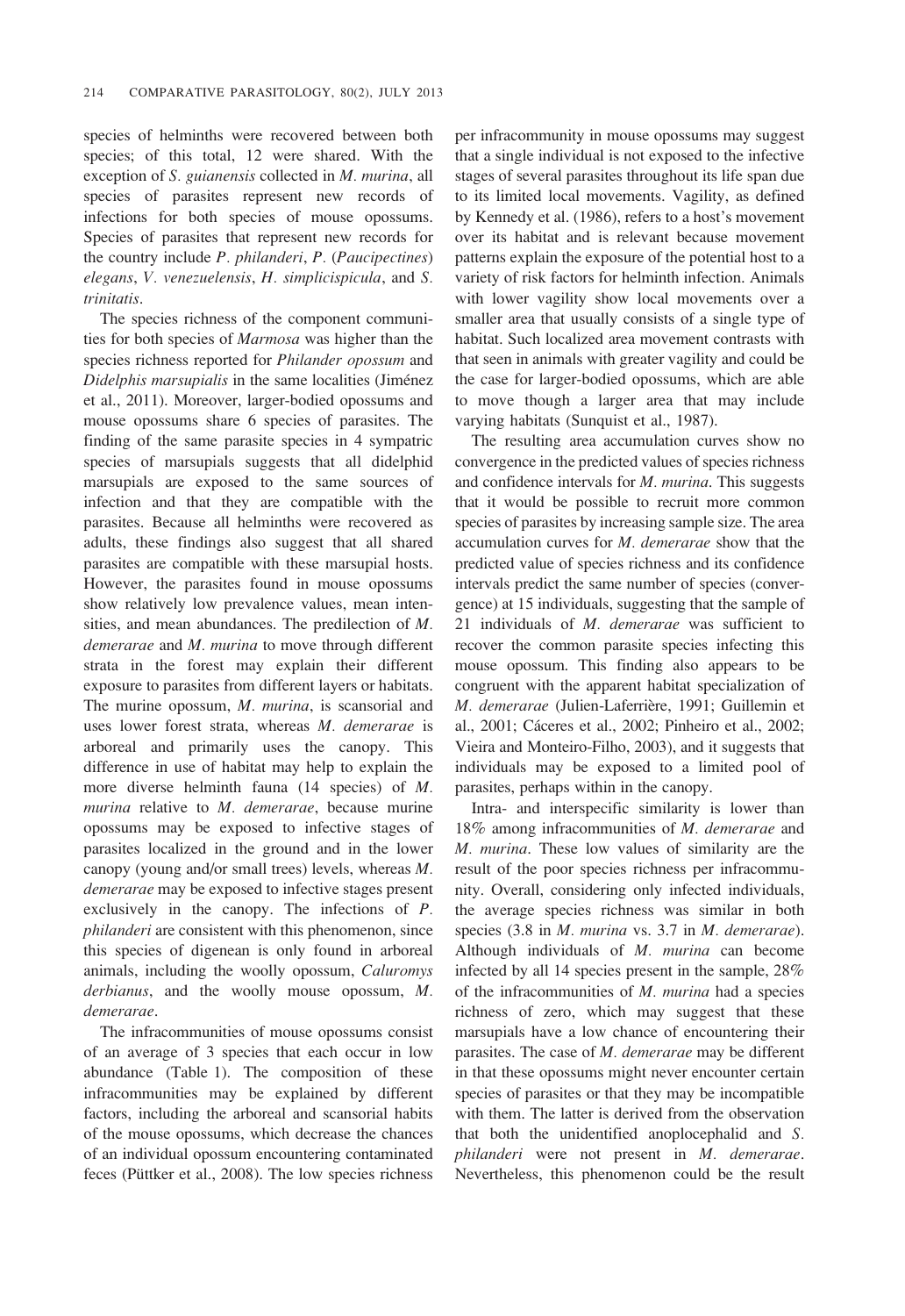of the marsupial's specialization to forage in the canopy, which translates into a relatively lower vagility and limited exposure to the infective stages of those parasites.

The differences in foraging behavior and habitat between M. demerarae and M. murina may account for the statistically significant differences in the intensity of the infection by some species of helminths. Five species of parasites occurred more frequently in M. demerarae, compared to 3 species of parasites that occurred more frequently in M. murina. The causes for the different structures of these parasite communities, as well as a number of their attributes, remains yet to be elucidated, and phylogeny may likely play a considerable role in doing so. Marmosa demerarae and M. murina are not reciprocal sister taxa (Gutiérrez et al., 2010), which suggests that a phylogenetic component may contribute to these differences, including immune system differences, different physiological adaptations, and different foraging behaviors. Other studies have demonstrated that both parasite load and the diversity of helminth morphotypes are dependent on the number of alleles involved in the immune response of the marsupials, and that this variability is host-species dependent (Meyer-Lucht et al., 2010). Our results document differences in the helminth fauna composition of closely related taxa, which may be a reflection of the different exposure and compatibility of marsupials towards their parasites.

#### ACKNOWLEDGMENTS

Fieldwork in French Guiana was partially funded by Institut Pasteur de Cayenne; we thank Jacques Gardon, Jean-Francois Mauffrey, Cynthia Steiner, J. C. Boisguérin, Philippe Gaucher, M. Blanc, and A. Talarmin for their invaluable help in collecting opossums at Montagne du Tigre, Saül, and Route de Kaw. Jill Devine assisted in parasitological examinations. This work was supported in part by the Faculty Seed Grants program, SIU-Carbondale.

#### LITERATURE CITED

- Adler, G. H., A. Carvajal, S. L. Davis-Foust, and J. W. Dittel. 2012. Habitat associations of opossums and rodents in a lowland forest in French Guiana. Mammalian Biology 77:84–89.
- Alden, K. J. 1995. Helminths of the opossum Didelphis virginiana, in southern Illinois, with a compilation of all helminths reported from this host in North America. Journal of the Helminthological Society of Washington 62:197–208.
- Alexander, B., C. Lozano, D. C. Barker, S. H. E. McCann, and G. H. Adler. 1998. Detection of Leishmania (Viannia) braziliensis complex in wild mammals from Colombian coffee plantations by PCR and DNA hybridization. Acta Tropica 69:41–50.
- Brooks, D. R., and D. A. McLennan. 2002. The Nature of Diversity: An Evolutionary Voyage of Discovery. University of Chicago Press, Chicago, Illinois. 668 pp.
- Bush, A. O., K. D. Lafferty, J. M. Lotz, and A. W. Shostak. 1997. Parasitology meets ecology on its own terms: Margolis et al. revisited. Journal of Parasitology 83:575–583.
- Cáceres, N. C., I. R. Ghizoni, and M. E. Graipel. 2002. Diet of two marsupials, Lutreolina crassicaudata and Micoureus demerarae, in a coastal Atlantic forest island of Brazil. Mammalia 66:331–339.
- Chabaud, A. G., and O. Bain. 1981. Quentius kozeki n. gen., n. sp. nématode rictularidae parasite d'un Marsupial americain. Annales de Parasitologie Humaine et Comparée 56:175–178.
- Colwell, R. K. 2009. EstimateS: statistical estimation of species richness and shared species from samples. Version 8.2 [Internet]. User's Guide and application published at: http://purl.oclc.org/estimates. Accessed December 20, 2011.
- Colwell, R. K., C. X. Mao, and J. Chang. 2004. Interpolating, extrapolating, and comparing incidencebased species accumulation curves. Ecology 85:2717– 2727.
- Combes, C. 1991. Evolution of parasite life cycles. Pages 62–82 in C. A. Toft, A. Aeschlimann, and L. Bolis, eds. Parasite–Host Associations. Coexistence or Conflict? Oxford University Press, Oxford, UK.
- Gardner, A. L. 2007. Mammals of South America. Chicago University Press, Chicago, Illinois. 669 pp.
- Gomes, D. C. 1979. Contribução ao conhecimento dos helmintos parasitos de marsupiais no Brasil, da coleção Helmintologica do Instituto Oswaldo Cruz-Trematoda. Atas da Sociedade de Biologia do Rio de Janeiro 20:33–43.
- Gomes, D. C., R. P. d. Cruz, J. J. Vicente, and R. M. Pinto. 2003. Nematode parasites of marsupials and small rodents from the Brazilian Atlantic rain forest in the State of Rio de Janeiro, Brazil. Revista Brasileira de Biologia 20:699–707.
- Gomes, D. C., and R. M. Pinto. 1972. Castroia inquassata sp. n., trematódeo de Marmosa sp. (Trematoda, Castroiinae). Atas da Sociedade de Biologia do Rio de Janeiro 15:129–131.
- Guerrero, R. 1985. Nematoda: Trichostrongyloidea parásitos de mamíferos silvestres de Venezuela. II. Revisión del género Viannaia Travassos, 1914. Memoria de la Sociedad de Ciencias Naturales La Salle 45: 9–47.
- Guillemin, M. S., M. Atramentowicz, and D. Julien-Laferrière. 2001. The marsupial community. Pages 121–128 in F. Bongers, P. Charles-Dominique, P. M. Forget, and M. Théry, eds. Nouragues. Dynamics and Plant–Animal Interactions in a Neotropical Rainforest. Kluwer Academic Publishers, Dordrecht, Netherlands.
- Gutiérrez, E. E., S. A. Jansa, and R. S. Voss. 2010. Molecular systematics of mouse opossums (Didelphidae: Marmosa): assessing species limits using mitochondrial DNA sequences, with comments on phylogenetic